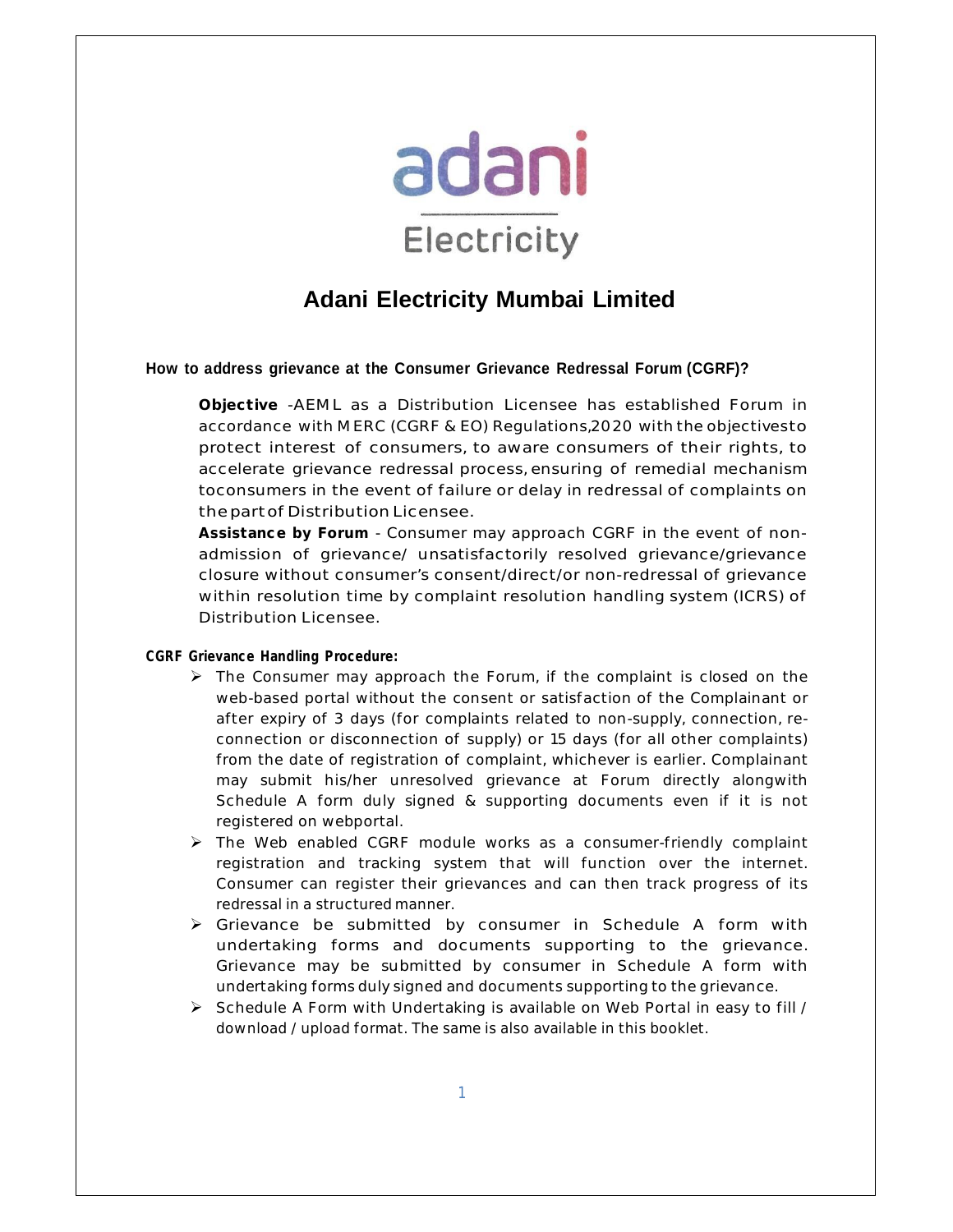- $\triangleright$  Consumer needs to make numbering on each page submitted as grievance and submit as one document. (Grievance consists of Schedule A / undertaking form and other supporting documents/previous case history etc. with all pages numbered). Thisis for the purpose for ease of referring pages of documents during hearing.
- $\triangleright$  Consumers can login their grievance on web-based portal by duly filled necessary information and prescribed Schedule A form with undertaking. Grievances submitted through portal will have an auto generated tracking number and consumer may track their complaint/s status through tracking number.
- $\triangleright$  Grievance submitted will get scrutinized/required suggestions will be intimated to consumer by re-submission of grievance, if any.
- $\triangleright$  Grievances received with required and complete information will be registered in CGRF and CASE Number will get generated.
- $\triangleright$  As per timelines, Nodal Reply will be submitted by Nodal Officer on portal and consumer, if wishes, will file the rejoinder.
- Then, Hearing will be scheduled. CGRF (certified) Minutes copy / Order copy will be uploaded on portal and communicated to the consumer vide e-mail or in hard copy.
- $\triangleright$  Thus, grievance process will get a closure.

Form Schedule A with undertaking is available on portal in easy to fill/download/upload format.

Required intimations in process will also be sent to consumers through any electronic mode.

As per Clause #10 of MERC (CGRF & EO) Regulations,2020 Forum Order can be reviewed.

Copy of MERC (CGRF & EO) Regulations,2020 has been uploaded on CGRF portal in English and Marathi. Consumer may file their complaints in forum through complaint escalation matrix of my account section of adanielectricity.com. OR adanielectricity.com/complaint-registration.

**For other information of CGRF:**

adanielectricity.com Regulatory Important Links Adani Electricity CGRF(the link will redirect to: cgrf.adanielectricity.com Regulations)

**OR** browse: www.cgrf.adanielectricity.com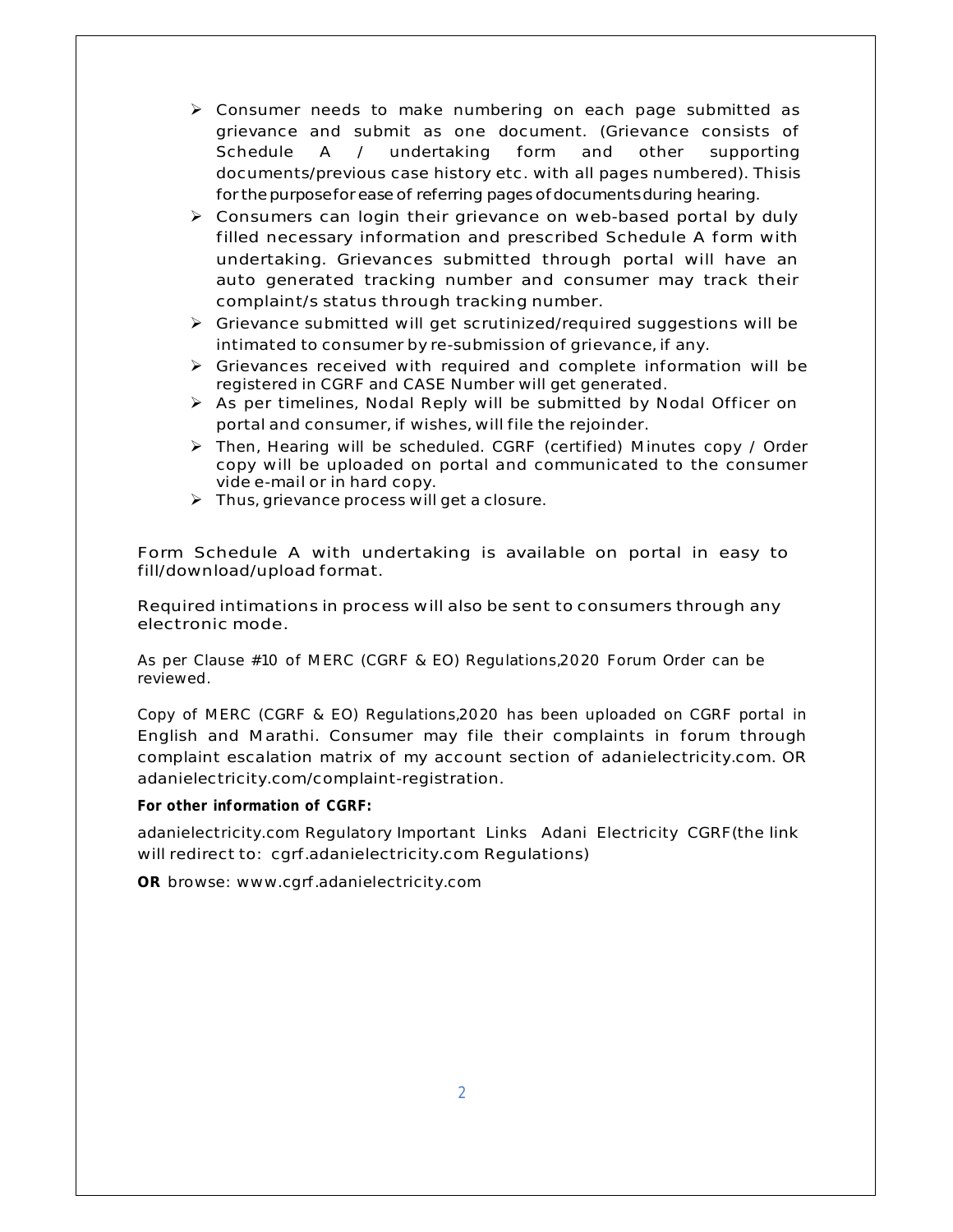## **Complaint Types & Redressal Time**

| <b>Complaint Categorization</b>                                                                                                | <b>Redressal Time</b>                                                                                                |  |
|--------------------------------------------------------------------------------------------------------------------------------|----------------------------------------------------------------------------------------------------------------------|--|
| 1. New Connection<br>2. No Supply<br>3. Disconnection/Reconnection of supply<br><b>Billing related</b><br>4.<br>5. Other types | 15 Working Days<br>15 Working Days<br>15 Working Days<br>60 Working Days<br>60 Working                               |  |
| <b>Nodal ReplySubmission</b>                                                                                                   | <b>Redressal Time</b>                                                                                                |  |
| 1. New Connection<br>2. No Supply<br>3. Disconnection/Reconnection of supply<br><b>Billing related</b><br>4.<br>5. Other types | 05 Working Days<br>05 Working Days<br>05 Working Days<br>15 Working Days+7Days Extn.<br>15 Working Days+7 Days Extn. |  |

- Forum shall not admit any grievance unless it is filed within two (2) years from the date on which the cause ofaction hasarisen.
- If the Forum is prima facie of the view that any grievance referred to it falls within the purview of any of the following provisions of the Act, the same shall be excluded from the jurisdiction of the 'Forum' :
	- o Cases where proceedings w.r.t. same matter & between same Complainant & Licensee are pending before any court / tribunal / authority etc. OR final order has already been passed by such authorities
	- o Cases, which fall under Sections 126, 127, 135 to 139, 152, and 161 ofthe Electricity Act;
	- o Recovery of arrears where the bill amount is not disputed.
	- o Grievances which are Malafide/vexatious / Frivolous/ without sufficient cause/no prima facie loss-damage-inconvenience caused to consumer/s.
	- **Forum Contact :**

Consumer Grievance Redressal Forum Adani Electricity Mumbai Limited Devidas Lane, Off.S.V.P. Road, Near Devidas Telephone Exchange, Borivali (West), Mumbai 400103.Tel No.: 022-50745004 CGRF Office Time: 10.30 a.m. to 4.00 p.m. Non-Working Days: All Sundays, Selective Bank Holidays, 2<sup>nd</sup>&4<sup>th</sup> Saturdays, National Holidays E-mail :Consumerforum.mumbaielectricity@adani.com CGRF Website: cgrf.adanielectricity.com (For Details) AEML website: adanielectricity.com (Also Forcomplaint login thro' ICRS &

CGRF)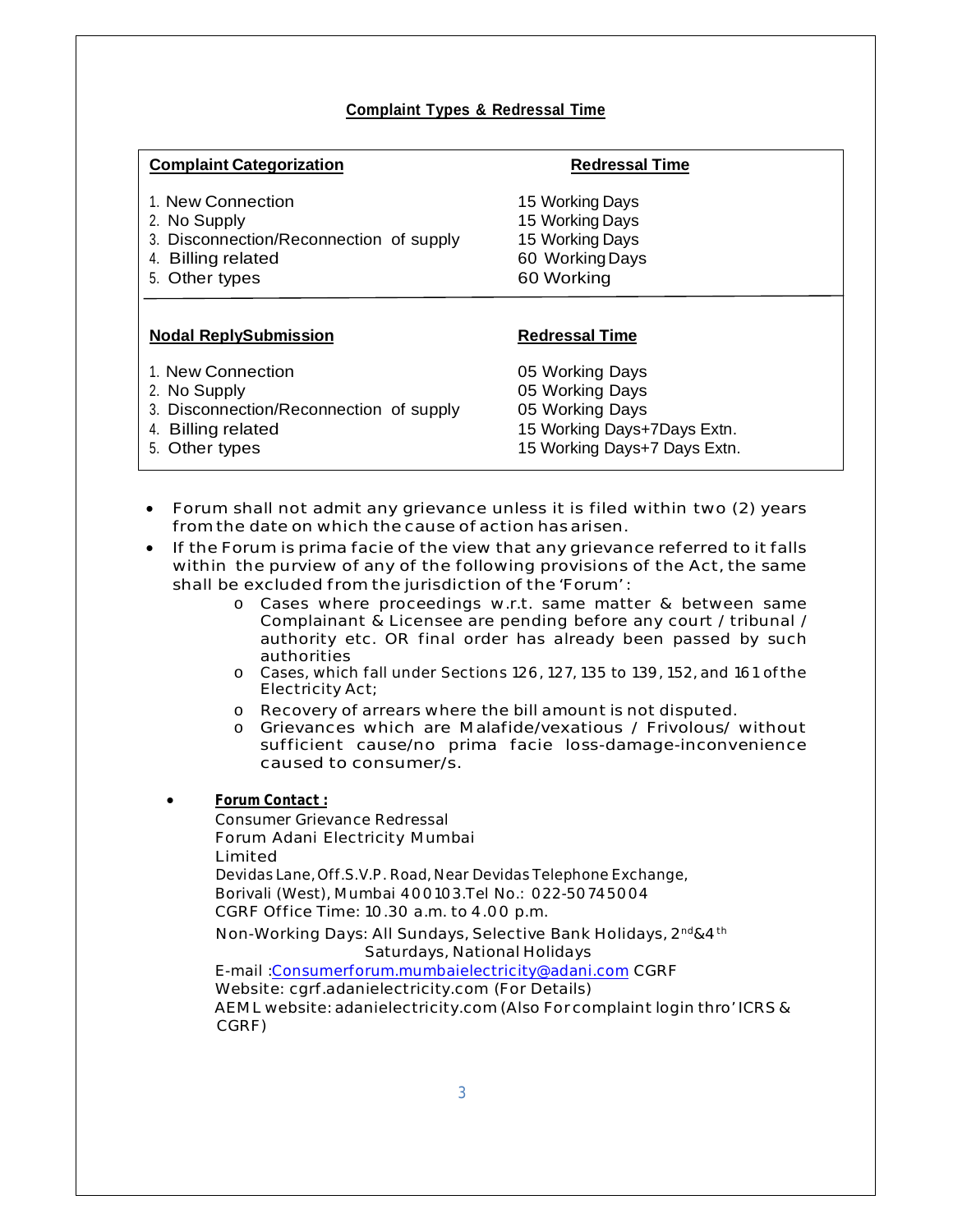#### **2. How to address grievance to the Electricity Ombudsman?**

Regulation 19 provides the detailed procedure about filing grievance before it.

Any Complainant, who is aggrieved by the non-redressal of his Grievance by the Forum, may, either directly or through his duly authorized representative, make a representation for redressal of his Grievance to the Electricity Ombudsman within sixty (60) days from the date of the Order of the Forum.

The representation to be made before the Electricity Ombudsman shall be in writing in the form specified and set out in **Schedule B** of these Regulations and duly signed by the consumer and shall state/provide clearly the information required thereunder including (i)the name and address of the consumer; (ii)the facts giving rise to the representation supported by documents, if any, that are desired to be relied upon by the consumer, and (iii) the relief sought from the Electricity Ombudsman

Schedule B Form is attached in this Booklet.

#### **Electricity Ombudsman office address:**

606, Keshva Building,6th Floor, Bandra Kurla Complex, (BKC), Bandra (East), Mumbai–400 051, Maharashtra State ; Email ID : electricityombudsmanmumbai@gmail.com Phone no :022 49691092

#### **3. Other Provisions / Act /Regulations:**

- Maharashtra Electricity Regulatory Commission (Consumer Grievance Redressal Forum & Electricity Ombudsman) Regulations, 2020
- MERC (Electricity Supply Code and Standards of Performance of Distribution Licensees including Power Quality) Regulations, 2021.
- Electricity Act,2003.
- Additional Rules / Procedures etc. are timely updated on AEML website www.adanielectricity.com
- Schedule A form with undertaking is attached below.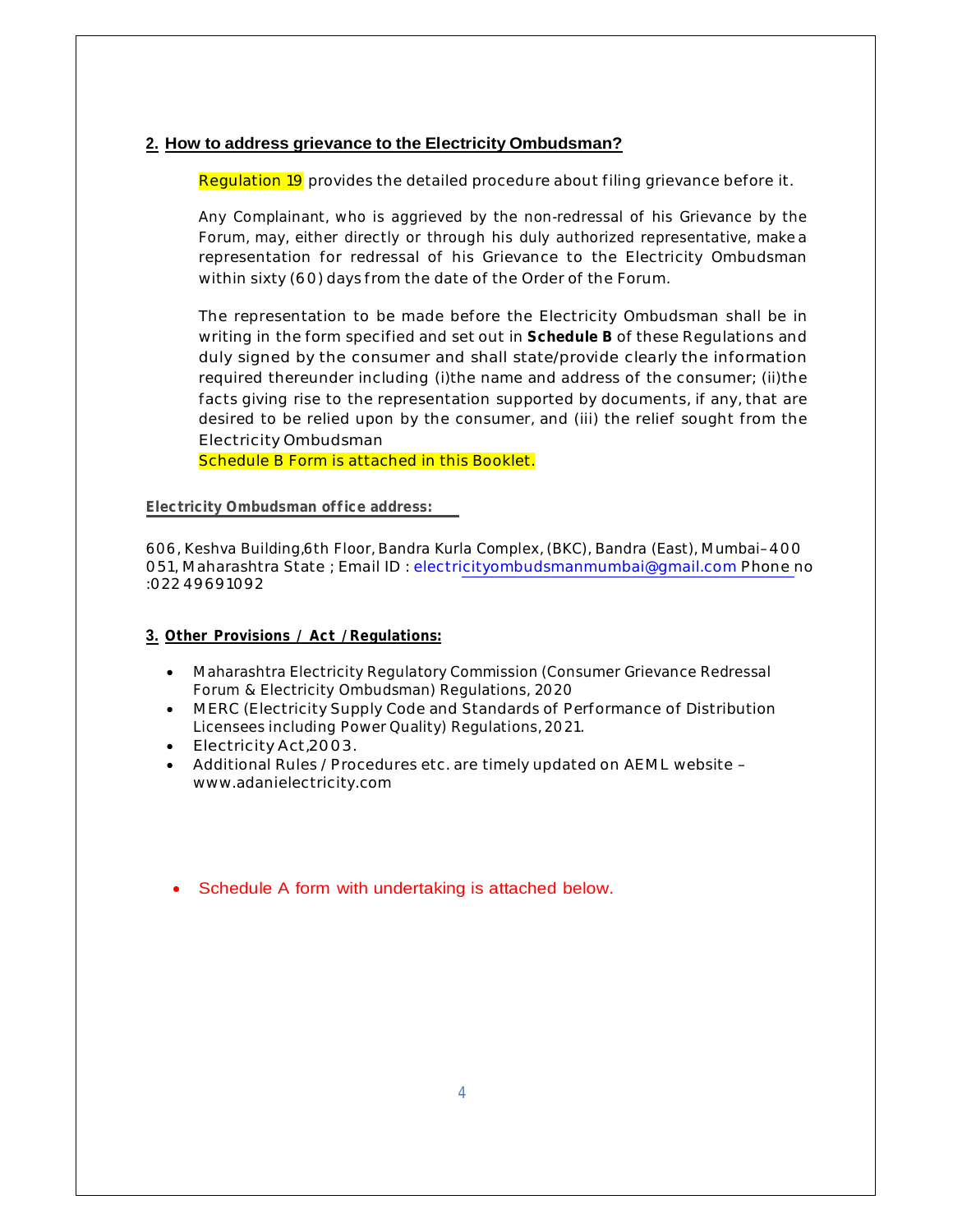| APPLICATION TO FORUM FOR REDRESSAL OF GRIEVANCE |                                                                                               |  |  |  |  |
|-------------------------------------------------|-----------------------------------------------------------------------------------------------|--|--|--|--|
| <b>Date</b>                                     |                                                                                               |  |  |  |  |
|                                                 | NAME OF THE CONSUMER*                                                                         |  |  |  |  |
|                                                 | <b>FULL ADDRESS OF THE</b>                                                                    |  |  |  |  |
|                                                 | <b>CONSUMER*</b>                                                                              |  |  |  |  |
|                                                 | <b>PINCODE</b>                                                                                |  |  |  |  |
|                                                 | MOBILE NO.                                                                                    |  |  |  |  |
|                                                 | <b>EMAIL ID</b>                                                                               |  |  |  |  |
|                                                 | PARTICULARS OF CONNECTION AND C.A. Number<br>(Please state nature of connection) Meter Number |  |  |  |  |
|                                                 | NAME OF DISTRIBUTION LICENSEE                                                                 |  |  |  |  |
|                                                 | DETAILS OF THE GRIEVANCE, FACTS GIVING RISE TO THE GRIEVANCE                                  |  |  |  |  |
|                                                 | (If space is not sufficient, please enclose separate sheet)                                   |  |  |  |  |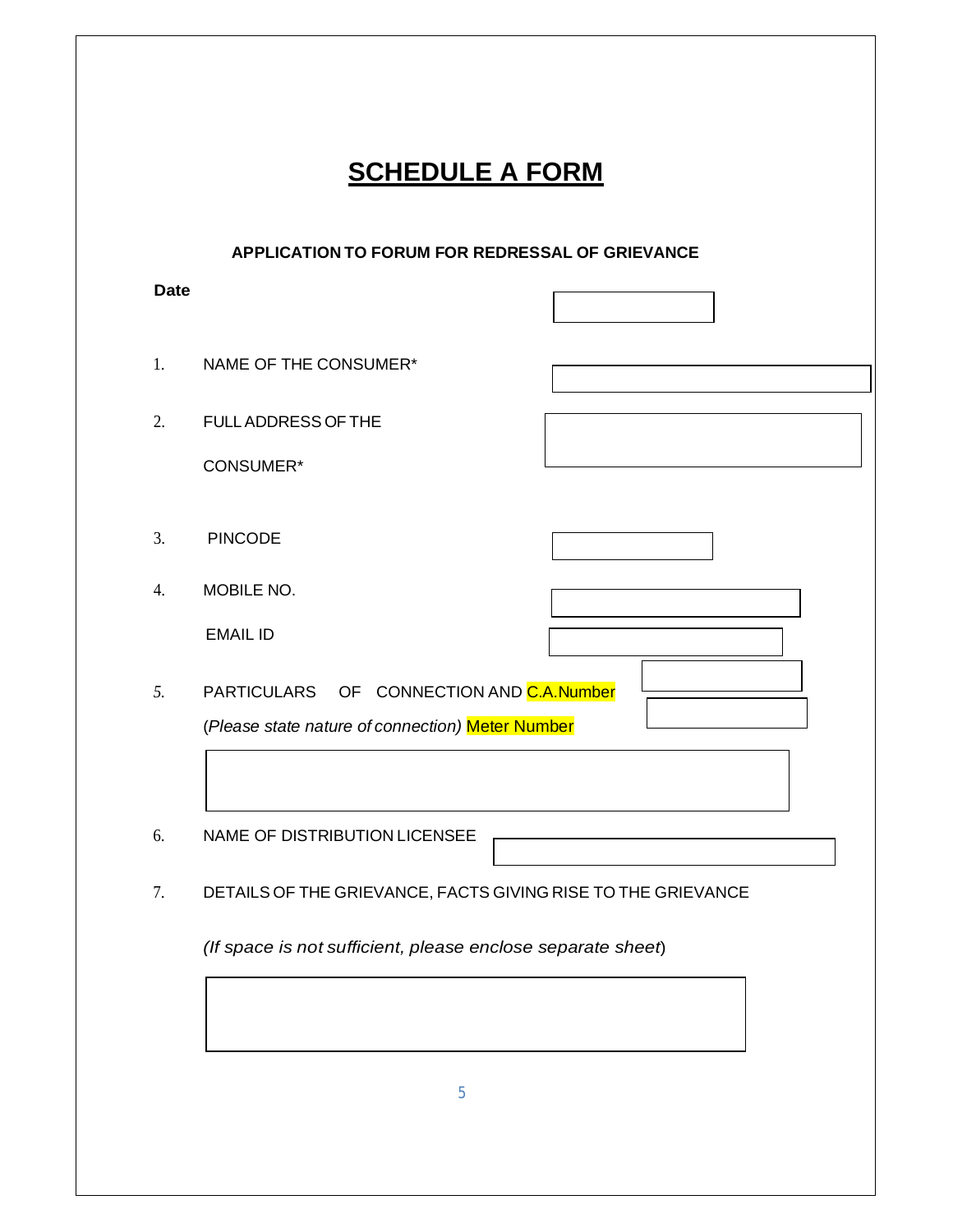*\* Type of Grievance : ( Non Supply / New Connection / Reconnection-Disconnection / Billing / Others)*

8. NATURE OF RELIEF SOUGHT FROM THEFORUM

(*Please enclose any proof to support claim, if any*)

## 9. LISTOFDOCUMENTSENCLOSED

(*Please enclose copies of any relevant documents which support the facts giving rise to theGrievance*)

## 10. DECLARATION

- (a) I/ We, the consumer/s herein declare that:
	- (i) the information furnished herein above is true and correct; and

(ii) I/ We have not concealed or misrepresented any fact stated hereinabove and the documents submitted herewith.

- (b) The subject matter of the present Grievance has never been submitted to the Forum by me/ or by any one of us or by any of the parties concerned with the subject matter to the best of my/ our knowledge.
- (c) The subject matter of my/ our Grievance has not been settled through the Forum in any previous proceedings.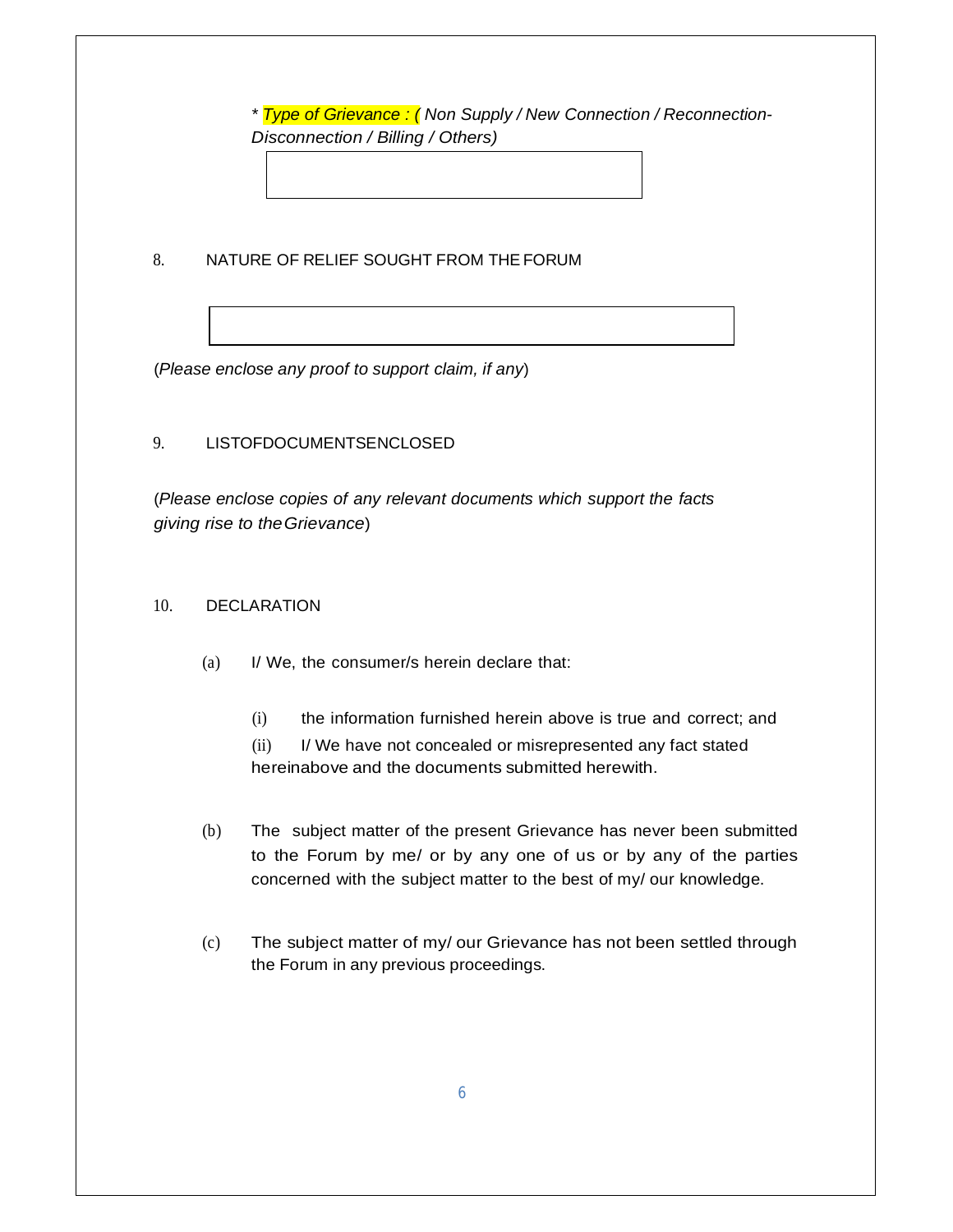(d) The subject matter of my/ our Grievance has not been decided by any competent authority/court/ arbitrator and is not pending before any such authority/ court/arbitrator.

Yours faithfully

(SIGNATURE OF CONSUMER)

(Consumer's Name in BLOCK LETTERS)

**NOMINATION – (**If the consumer wants to nominate his representative to appear and make submissions on his behalf before the Forum, the following declaration should be submitted.)

I/We the above named, hereby Nominate Shri / Smt.

who is not an Advocate and whose address is

asmy/our REPRESENTATIVE in theproceedingsand confirm thatanystatement, acceptance or rejection made by him/her shall be binding on me/us. He / She has signed below in mypresence.

ACCEPTED

(Signature of Representative)

(Signature of Consumer)

**Request to submit below Undertaking / Declaration ( duly filled ) in the event that the representativeoftheapplicant/complainant/consumerisappearingbeforetheForum to represent the Grievance submissions on behalf of applicant / complainant / consumer.**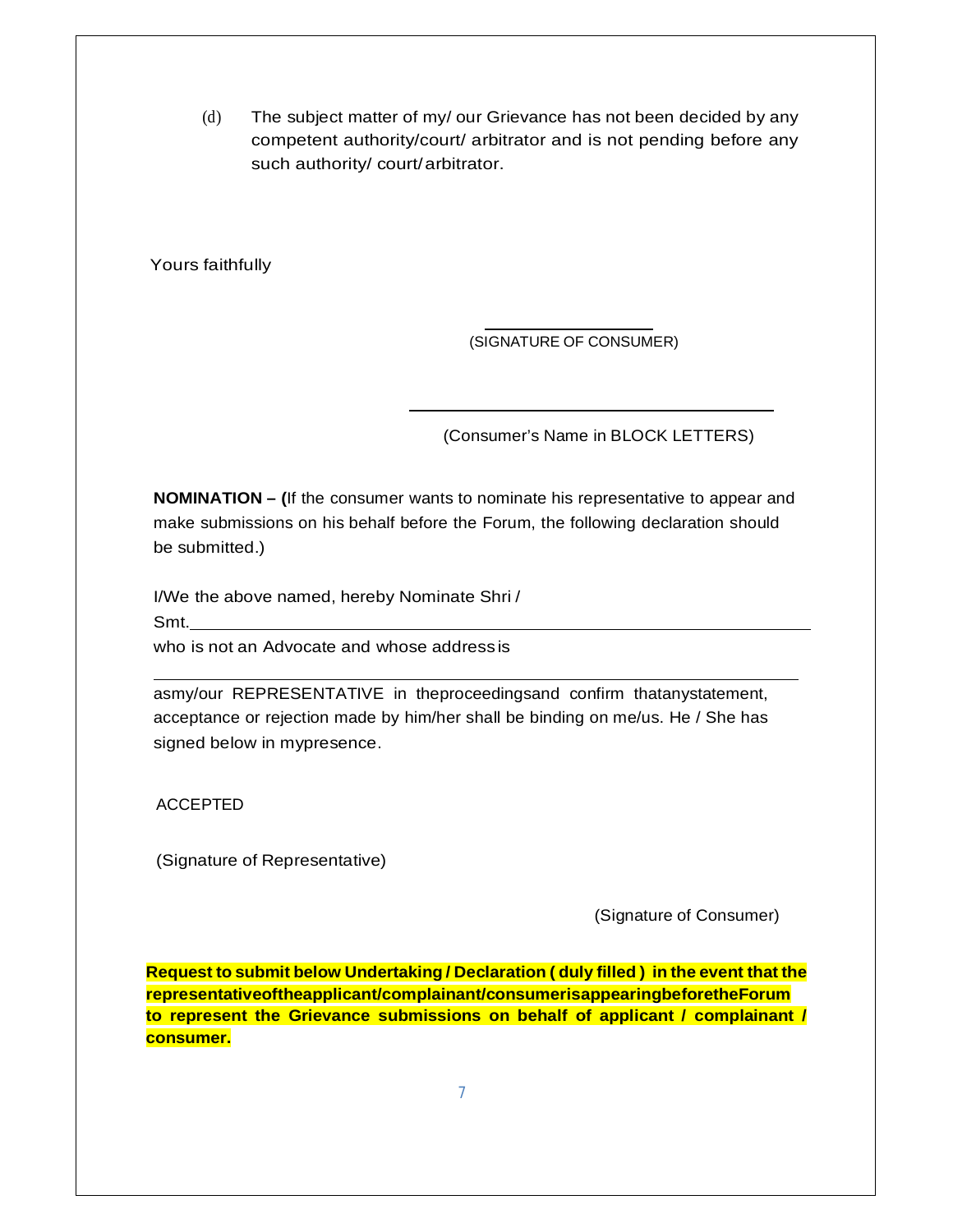#### **UNDERTAKING TO BE SUBMITTED ALONGWITH SCHEDULE A**

## **UNDERTAKING /DECLARATION TO REPRESENT THE GRIEVANCE IN CGRF -AEML**

| I/We, Manuel Applicant-<br>s/Complainant-s hereby authorize Shri/Smt.                                                                                                                            |  |  |  |  |  |  |
|--------------------------------------------------------------------------------------------------------------------------------------------------------------------------------------------------|--|--|--|--|--|--|
|                                                                                                                                                                                                  |  |  |  |  |  |  |
|                                                                                                                                                                                                  |  |  |  |  |  |  |
| as my/our REPRESENTATIVE in the proceedings to present the case before the<br>Forumandasper Clause8.10ofMERC(CGRF& EO) Regulations, 2020, I/Weundertake<br>& confirm that-                       |  |  |  |  |  |  |
| 1. the above mentioned Representative is not an Advocate (within the meaning of<br>Advocates Act, 1961)                                                                                          |  |  |  |  |  |  |
| 2. the above mentioned Representative is not receiving any form of, direct or indirect,<br>remuneration for appearing before the Forum and he has filed a written declaration to<br>that effect; |  |  |  |  |  |  |
| 3. theabovementioned Representative is competent to representthepresentmatter.                                                                                                                   |  |  |  |  |  |  |
| 4. the above mentioned Representative is my friend / relative / business associate /<br>neighbour (tick suitable option).                                                                        |  |  |  |  |  |  |

5. any statement, acceptance or rejection made by him/her shall be binding on me/us.

He/She has signed below in my presence.

## **ACCEPTED**

(Signatureof Consumer/Applicant/Complainant) (Signature of Representative)

Date :

Place :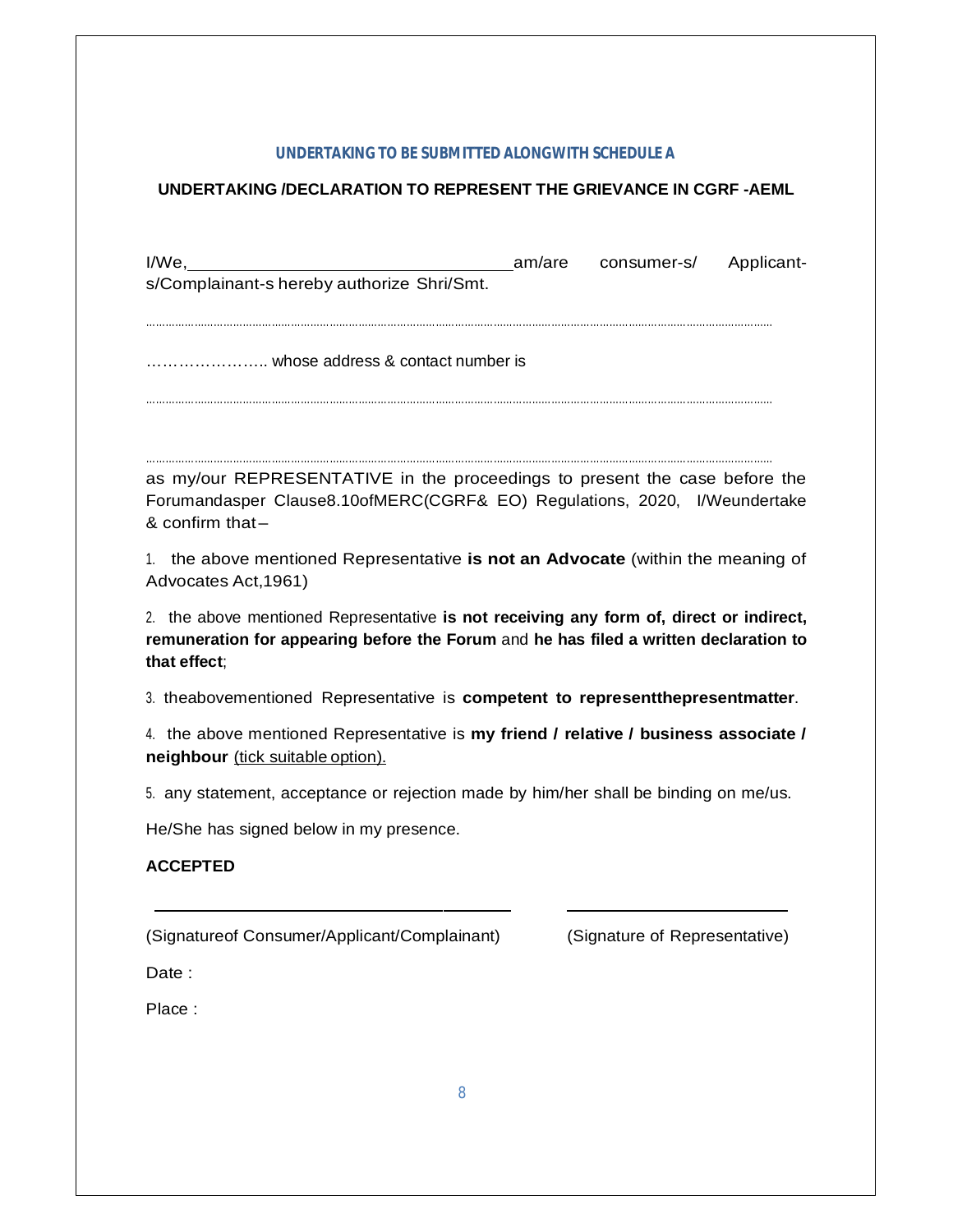# **Schedule B**

## **REPRESENTATION BEFORE ELECTRICITY OMBUDSMAN**

**No. of year** 

**Date**

(TO BE FILLED UP BY OFFICE)

**To**

The Electricity Ombudsman (Address)

Dear Sir,

**SUB**: please make a mention of the order of the Forum from which a representation to the Electricity Ombudsman is being made

Details of the Grievance are as under:

1. NAME OF THE CONSUMER

2. FULL ADDRESS OF THE CONSUMER

PIN CODE

PHONE/MOBILE NO. FAX NO

EMAIL ID

3.NAME AND FULL ADDRESS OF THE DISTRIBUTION LICENSEE, PIN CODE, PHONE NO. / FAX

NO.

4.NAME AND FULL ADDRESS OF THE FORUM, PIN CODE, PHONE NO. / FAX

NO.

5. PARTICULARS OF CONNECTION AND CONSUMER NO.

(Please state nature of connection)

6. DATE OF SUBMISSION OF GRIEVANCE BY THE CONSUMER TO THE FORUM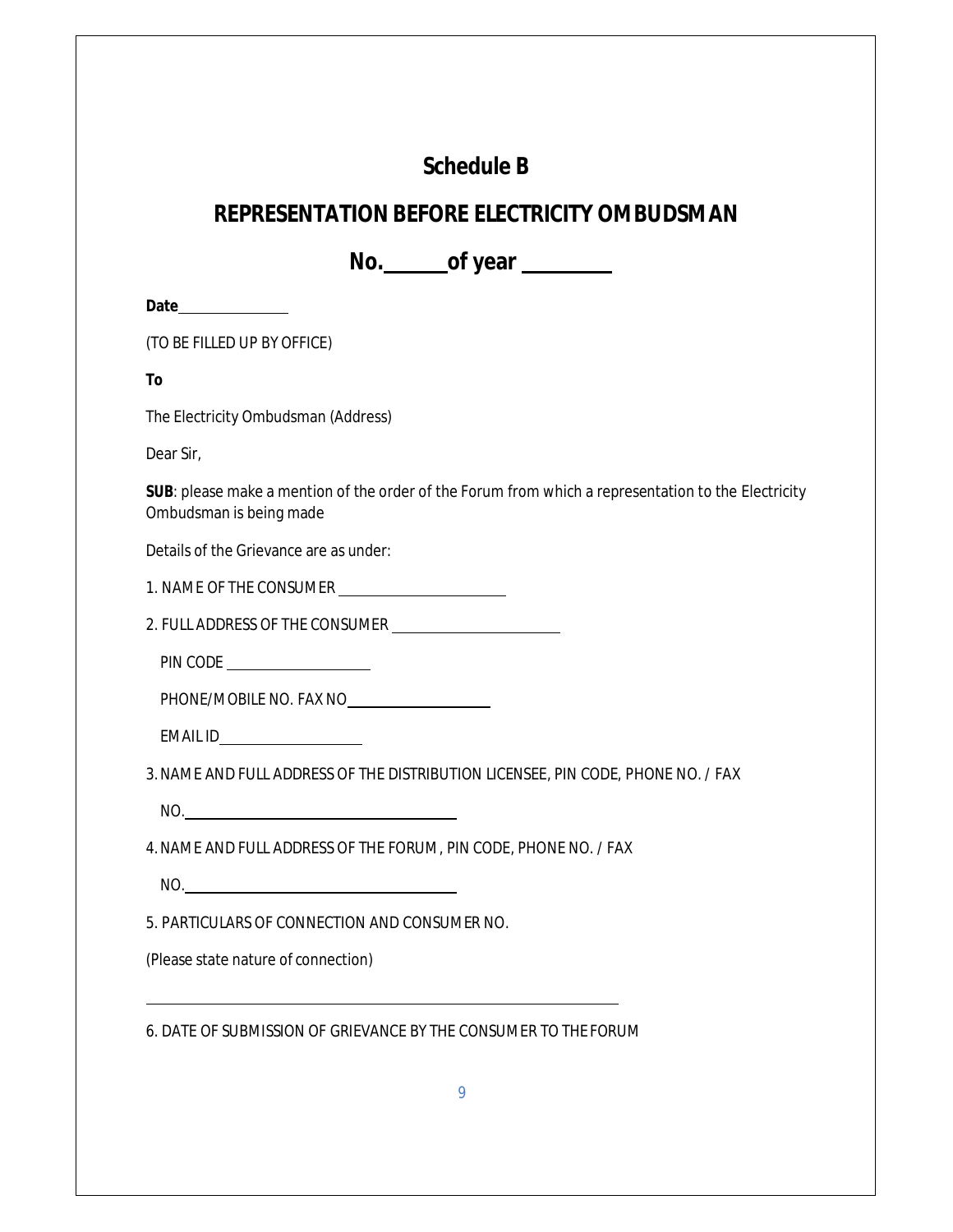(Please enclose three copies of the Grievance)

7. SUBJECT MATTER OF THE REPRESENTATION

7. SUBJECT MATTER OF THE REPRESENTATION

8. DETAILS OF THE REPRESENTATION, FACTS GIVING RISE TO THE REPRESENTATION

(If space is not sufficient, please enclose separate sheet)

9. Whether the consumer has received the final decision of the Forum?

(If yes, please enclose one copy of the Forum's order conveying itsfinal decision) 10 NATURE OF

10. RELIEF SOUGHT FROM THE ELECTRICITYOMBUDSMAN

(Please enclose three copies of documentary proof, if any, in support of your claim)

11. NATURE AND EXTENT OF MONETARY LOSS, IF ANY, CLAIMED BY THE CONSUMER (IF ANY) BY WAY OF COMPENSATION Rs

(Please enclose documentary proof, if any, to show that such loss is actual loss caused as a direct consequence of alleged act, omission or commission of the Distribution Licensee)

12. LIST OF DOCUMENTS ENCLOSED

(Please enclose three copies of all the documents which support the facts giving rise to the Representation)

13. DECLARATION

(a) I/ We, the consumer /s herein declare that:

(i) the information furnished herein above is true and correct; and

(ii) I/ We have not concealed or misrepresented any fact stated in hereinabove and the documents submitted herewith.

(b) The subject matter of my / our representation has never been brought before the Office of the Electricity Ombudsman by me/ or by any one of us or by any of the parties concerned with the subject matter to the best of my/ our knowledge.